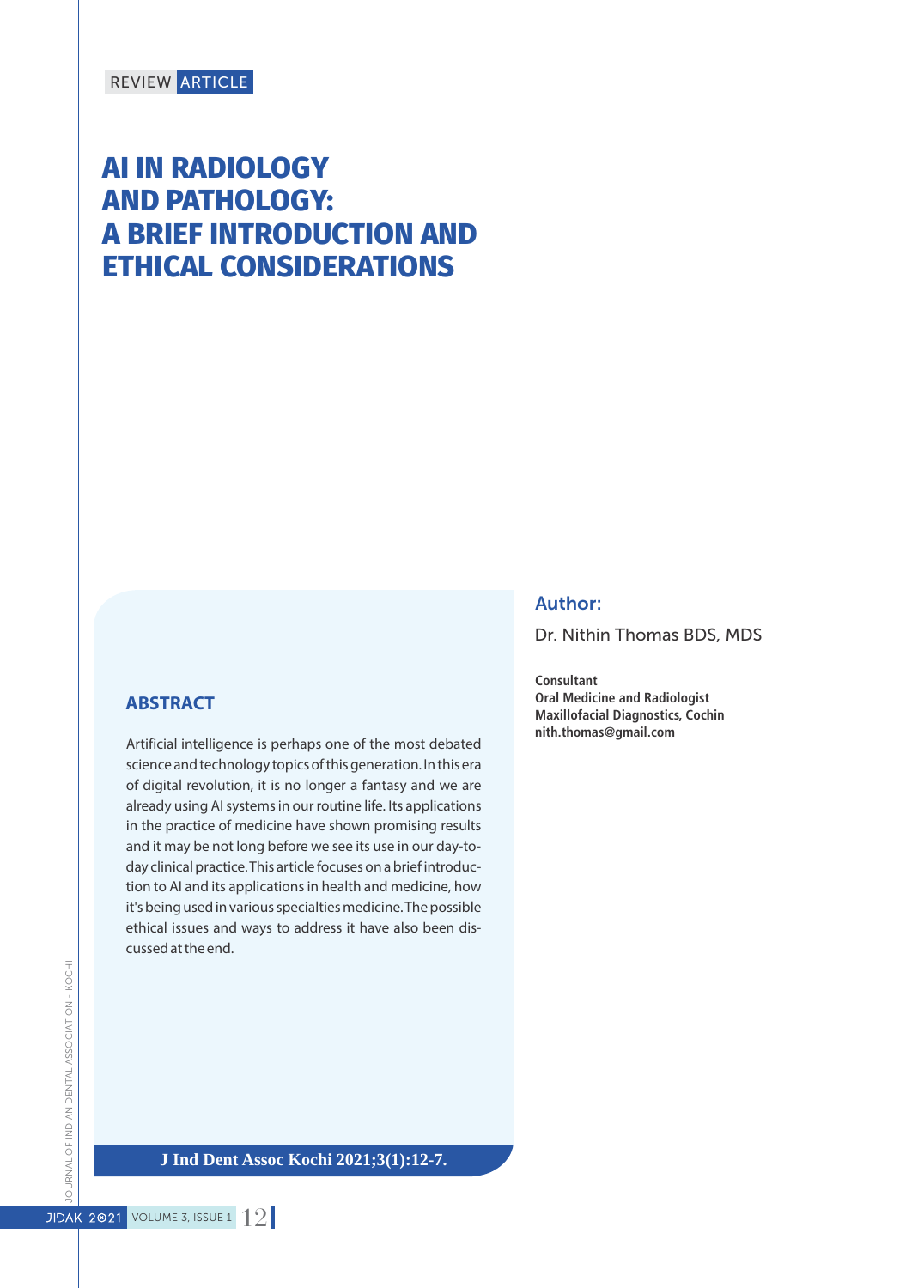#### **INTRODUCTION**

For centuries, the human brain has been entitled to be the pinnacle of mother nature's marvellous creations, with the brain of no other living organism capable of coming near to its raw power. But over the last century, which has seen mankind's best and worse time periods, thanks to the industrial revolution, the various advancements in science and technology, humans have this elusive dream of creating a 'super-intelligent machine'. A machine that can outsmart, outmatch the thinking, reasoning and grasping power of a human brain. Though this idea was thought to be an impossible fantasy that existed only in books and movies, things soon started take shape in the real world starting with early algorithms like The Turing Test, developed by Dr Alan Turing during the world war in 1942<sup>1</sup>. Decades later after much research and several "AI winters", the word AI (common abbreviation for Artificial Intelligence) as of today, sparks both excitement and fear in the hearts of many.As computational and manufacturing power grew exponentially complex "virtual brains" which can mimic certain human tasks without supervision became a reality. From IBM's WATSON, which can read analyze and interpret and give suggestions about various input images to AlphaGo, which can outsmart human players at the most complex board game Go $^{\rm 2}$  and many more of such examples, it is evident that AI is here to stay will soon become a norm in our lives forward. In fact, with the current smart phone revolution,AI has already become a part of our routine life, from AI-based personal assistants (Google, Siri, Cortana), intelligent apps like Facebook, Instagram curating our social life to the most used online taxi service app in the world, Uber, which uses AI to assign drivers near your location<sup>3</sup>.

Not surprisingly, AI soon found its way to the medical science. Healthcare professionals and researchers were mesmerized by the thought using AI to help monitor, classify, predict and even give treatment suggestions for all kinds of disease conditions. The goal of this paper is to brush upon the basics of AI,its current developments in health and medicine and to discuss the possible ethical issues of AI systems replacing human doctors.

# **AI and how it works**

The English Oxford Living Dictionary defines Artificial Intelligence or AI as "The theory and development of computer systems able to perform tasks normally requiring human intelligence, such as visual perception, speech recognition, decision-making, and translation between languages." Simply put it's the ability of a computer or a set of computers to mimic human intelligent behavior. It does this by using a set of mathematical algorithms to identify a common pattern from the given input data and form a set of rules which can thereby be used to "teach" the machine to identify, classify and extract information. This forms the basic purpose of every AI system created and based on the complexity of algorithms and volume of data it uses for the task assigned they can be sub classified into:

**1)Machine Learning** - Machine learning (ML) is a subfield of AI that provides machines the ability to learn from data without being explicitly programmed<sup>4</sup>. ML systems use algorithms that can be used to extract features from a given set of data.The advantage of ML is that it evolves over time as it's exposed to more and more input data<sup>s</sup>. The most common ML algorithms used in medicine are Support Vector Machine (SVM), Neural Networks and Discrimination analysis<sup>6</sup>. A simple ML system can be trained to classify inpatient traits like age, sex and other demographic data to detecting abnormal lung nodules from a set of normal and abnormal chest radiographs.

**2) Neural networks** - Neural network is an advanced machine learning algorithm inspired by the functional organization of the human brain. Similar to the brain the neural network system contains individual functional units like neurons called nodes. Several nodes are arranged layer by layer called 'hidden layers', which collects the input data and filters it through different layers of nodes to give the final output data.<sup>7</sup>

**3) Deep learning** - Deep learning systems are aimed at becoming the true AI brain which are capable of handling high volume and high dimensional data through feature extraction, classification, text to speech conversion. Based on the method of AI learning its classified into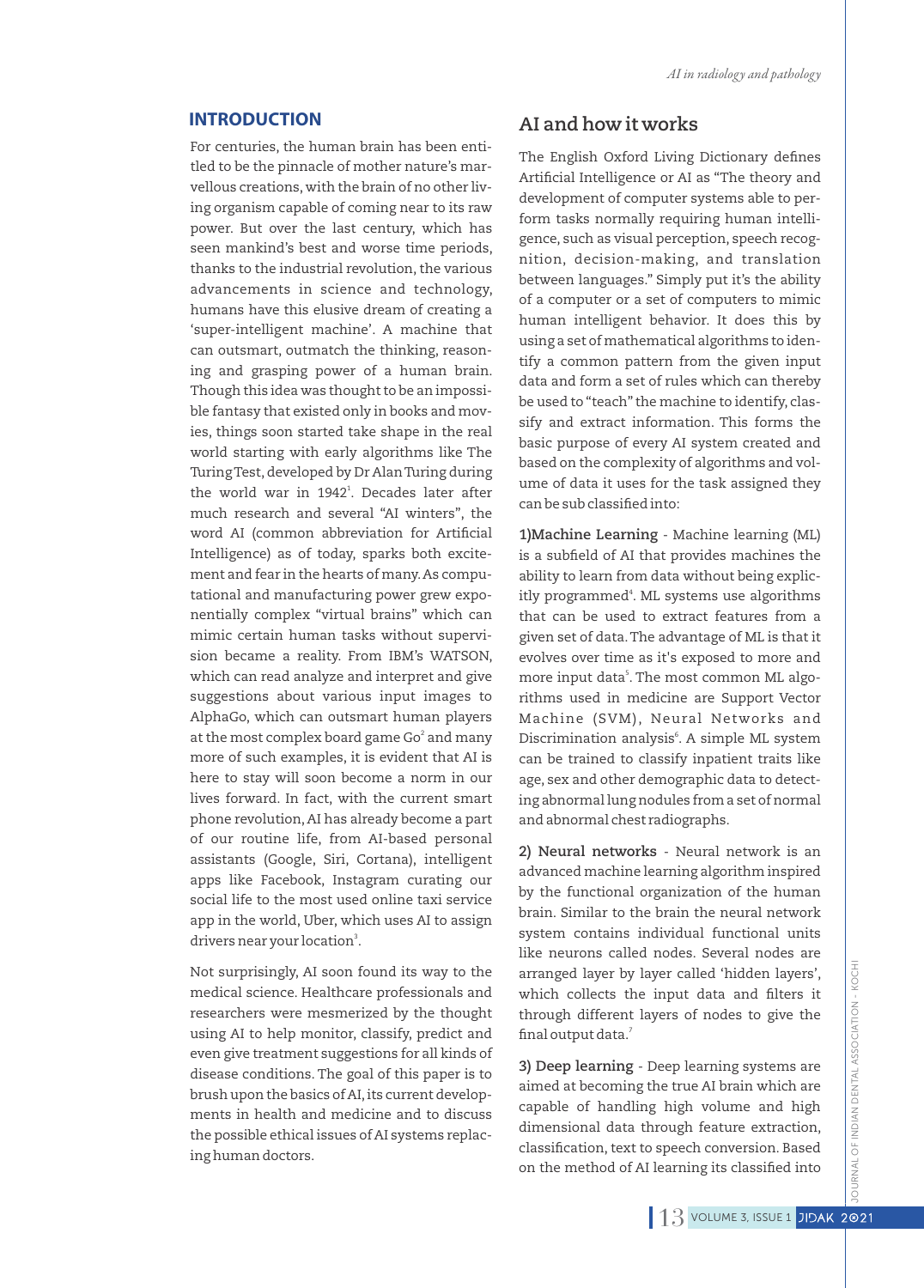supervised learning and unsupervised learning. Supervised deep learning techniques are further classified into Convoluted neural network (CNN) and Recurrent neural network (RNN). CNN has brought about breakthroughs in processing images, video, speech, and audio, whereas RNN has shone light on sequential 8 data such as text and speech.

#### **AI in Medicine**

The use of AI in medicine has been on the rise over the past few years. With the help of Machine Learning and Deep Learning algorithms, AI can be used to identify, classify give treatment suggestion from millions of radiographic, clinical and pathological images. Traditionally physicians rely on their experience, judgment, and problem-solving skills to diagnose each individual case but this a time and energy-consuming process<sup>3</sup>. At the end of the day when physical and mental fatigue sets in, the efficiency of the physicians obviously tends to reduce. The major advantage of Deep learning AI is that the algorithm evolves itself and improves its accuracy as more and more images are analyzed<sup>10</sup>.Although most of the studies based on AI and medicine done with the help of analyzing radiological and pathological images other specialties like ophthalmology, cardiology, etc have used images from specific diagnostic equipment to train AI systems. For example, using retinal fundoscopy images many neural networks and deep learning algorithms have been developed to detect diabetic retinopathy<sup>11-13</sup>, congenital cataracts<sup>14</sup>,  $m$  acular degeneration  $15,16$  and most studies have found high ccuracy of these algorithms ranging from 88% to 92%.In cardiology,ECG and echo cardiography images have been used to train deep learning algorithms to detect heart attacks<sup>17</sup>, arrhythmias<sup>18</sup>, hypertrophic cardiomyopathy, cardiac amyloid and pulmonary hypertension<sup>19</sup>. Similarly, in gastro enterology, colonoscopy images were analyzed to detect small and sessile polyps which are usually difficult to identify by a real-life gastroenterologist and was detected by the algorithm with an accuracy of  $94\%^{20,21}$ . And off late in dentistry to a few studies have been reported where Machine learning and Deep learning neural networks have been used to

classify dental diseases $^{22}$ , for assessing risk factors for periodontitis<sup>23</sup> and assess risk factors for oral cancer in a population-based study $24$ . As with general radiology and general pathology, it is evident that AI algorithms can be used in the fields of Maxillofacial radiology and pathology also. Below are few examples which has shown the potential of AI in different medical specialties.

# **1) Radiology**

Perhaps no other specialty has received such great attention in integrating AI systems into their daily practice as Radiology does.With the advent of digital radiology and computed tomography from the last few decades, the amount of diagnostic data that can be obtained from a single digital image has increased tremendously, opening the eyes of many radiologists worldwide. But when it comes to imaging a region with a lot of complex morphological/anatomical variations, like the head and neck region,diagnostic features can at times be missed or misinterpreted due to the sheer volume of data. AI can help in managing these large volumes of data analyze and augment the ndings of a radiologist to achieve better precision.

Deep learning methods have been used successfully for image segmentation of anatomical and pathological structures, for example, segmentation of the lungs<sup>25</sup>, tumors and other structures in the brain $26.27$ , tibial cartilage, bone tissue $^{29}$ . The progress of AI applications in radiology has been rapid and has shown signicant accuracy when compared to real-life radiologists. Wang, X. et al. conducted to study to test the accuracy of a Convoluted Neural Network algorithm in detecting different lung diseases in over 108,948 frontal view X-ray images of 32,717 unique patients with the text mined eight disease image labels (where each image can have multi-labels), from the associated radiological reports using natural language processing and found promising results pledging more extensive research to improve it further<sup>30</sup>. In another validation study, deep-learningbased automatic detection algorithm was found to be more accurate than 17-18 physicians included in the study $31$ . In fact, currently there are more than 10 AI systems that US FDA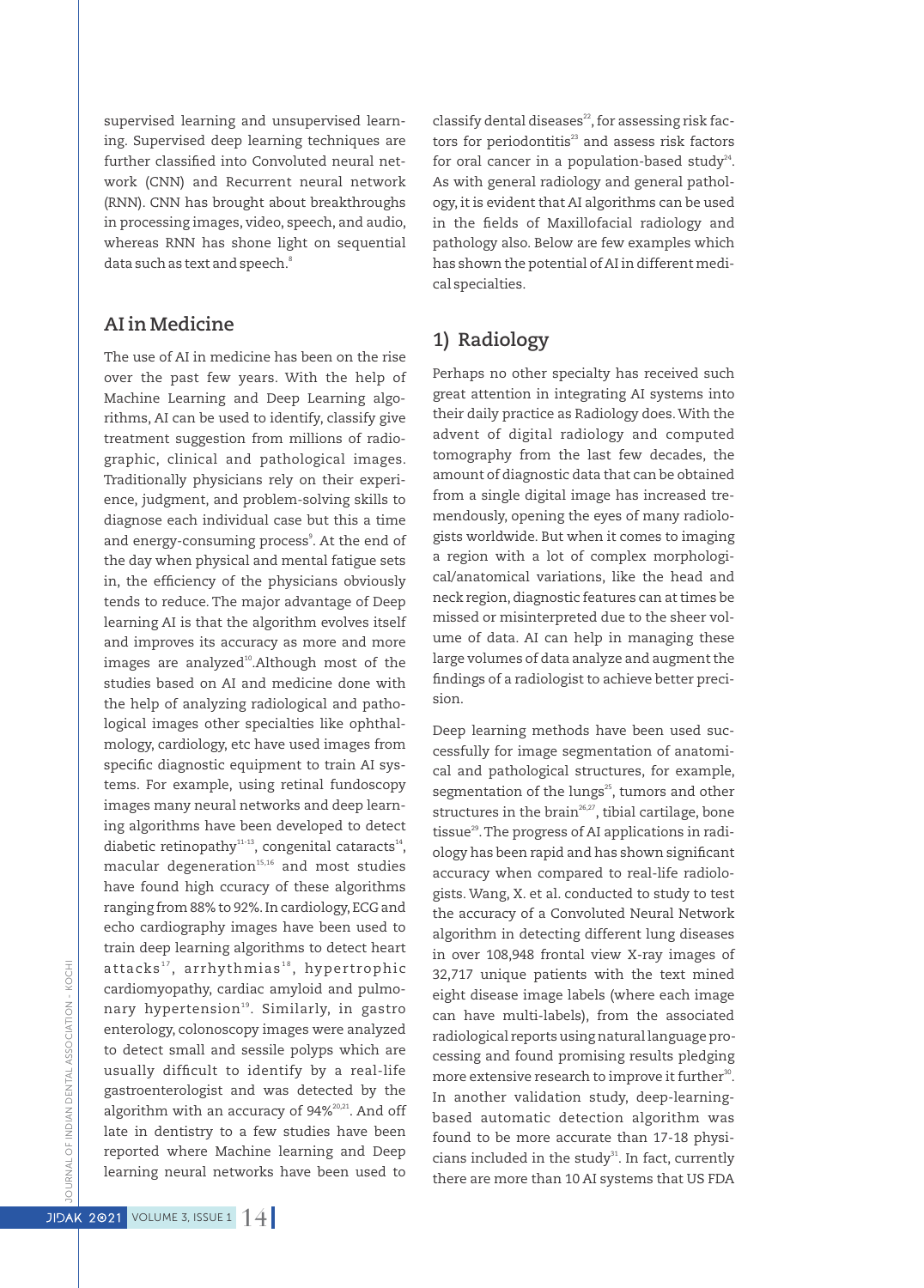approved for analyzing CT and MRI images, with "Arterys" being the first AI system to achieve FDA approval in 2017 for use in radiology<sup>32</sup>. Current generation DICOM viewers software's used for CT, CBCT, and MRI are already equipped with AI-based automatic segmentation and registration features. Thus, it is evident that AI and radiology will coexist become a norm in the very near future.

# **2) Pathology**

Just as in the case of digital radiology, digital pathology created a revolution among pathologists improving their diagnostic efficiency. This also allowed the storage of large amounts of pathological images on a local hard drive or cloud server. But soon pathology labs became loaded with a high volume of data that needed to be stored and analyzed within a short period of time.This is where AI and Deep Learning algorithms stepped in and many researchers have successfully developed algorithms that can analyze millions of histological images, classify different lesions and even stage malignant changes all within one-third of the time it usually takes real-life pathologist to achieve. In a study conducted to assess the performance of several automated deep learning algorithms at detecting metastases in hematoxylin and eosin-stained tissue sections of lymph nodes of women with breast cancer and comparing it with pathologists', it was found that out of the 32 algorithms, 7 outperformed a panel of 11 well-experienced pathologist with an accuracy over 90%<sup>33</sup>. Litjens G et al assessed the use of'deep learning' as a technique to improve the objectivity and efficiency of histopathologic slide analysis found more than 90% accuracy in a convolutional neural network algorithm for the detection of prostate cancer and sentinel lymph node of breast cancer in H&E-stained whole slide biopsy specimens<sup>34</sup>.Many publications such as above exist which shows significant accuracy of Deep learning algorithms in detecting lung cancer<sup>35</sup>, brain tumors<sup>36</sup>, breast cancer metastases<sup>37,38</sup>. Recently FDA granted Breakthrough Device designation to AI system known as Paige. AI developed by a start-up company in New York for its outstanding performance in diagnosis of life-threatening and debilitating diseases<sup>39</sup>.

# **Ethical issues: <sup>40</sup> AI vs Human touch**

So, with all the talk about the exciting potential of AI and its use in health and medicine a few rather pressing questions comes to the mind of any reader like perhaps the most important question of all - does this mean doctors, specialists and super specialists are going out of jobs? Is AI going to change the entire medical landscape as we know it? To answer these questions, one must understand the very core idea that goes into developing an AI system - to augment and increase the efficiency of existing systems.As of today,AI has its limitation in a clinical setting. Even the most efficient unsupervised algorithms cannot make decisions of an unprecedented event as good and quick as well experienced clinician. We should always remember that, no matter how technologically advanced medical science gets, it is us doctors who are treating the patients and it is our human touch that gives them comfort in their ailments and not an AI bot. Doctors must certainly embrace and integrate AI into their daily practice to improve their diagnostic and therapeutic workflow but should never become dependent on it and leave his or her clinical experience at the doorstep. Effective guidelines must be put into place before AI has approved for regular clinical use. Doctors and patients must be made aware of the advantages and limitations of AI and its abilities. And furthermore, even after successful deputation of AI systems they must be continuously monitored and evaluated for their effectiveness in a particular clinical setting.With such measures,we can ensure going forward our patients are well cared for with all the best possible tools at our disposal.

# **CONCLUSION**

The fields of medicine and technology and have always grown hand in hand ensuring faster, more reliable and precise diagnosis and treatment of our patients.With advent of AI, we are taking the next big step towards a better future where healthcare systems are more customized and patient-centred instead of an empirical approach that is prevalent today.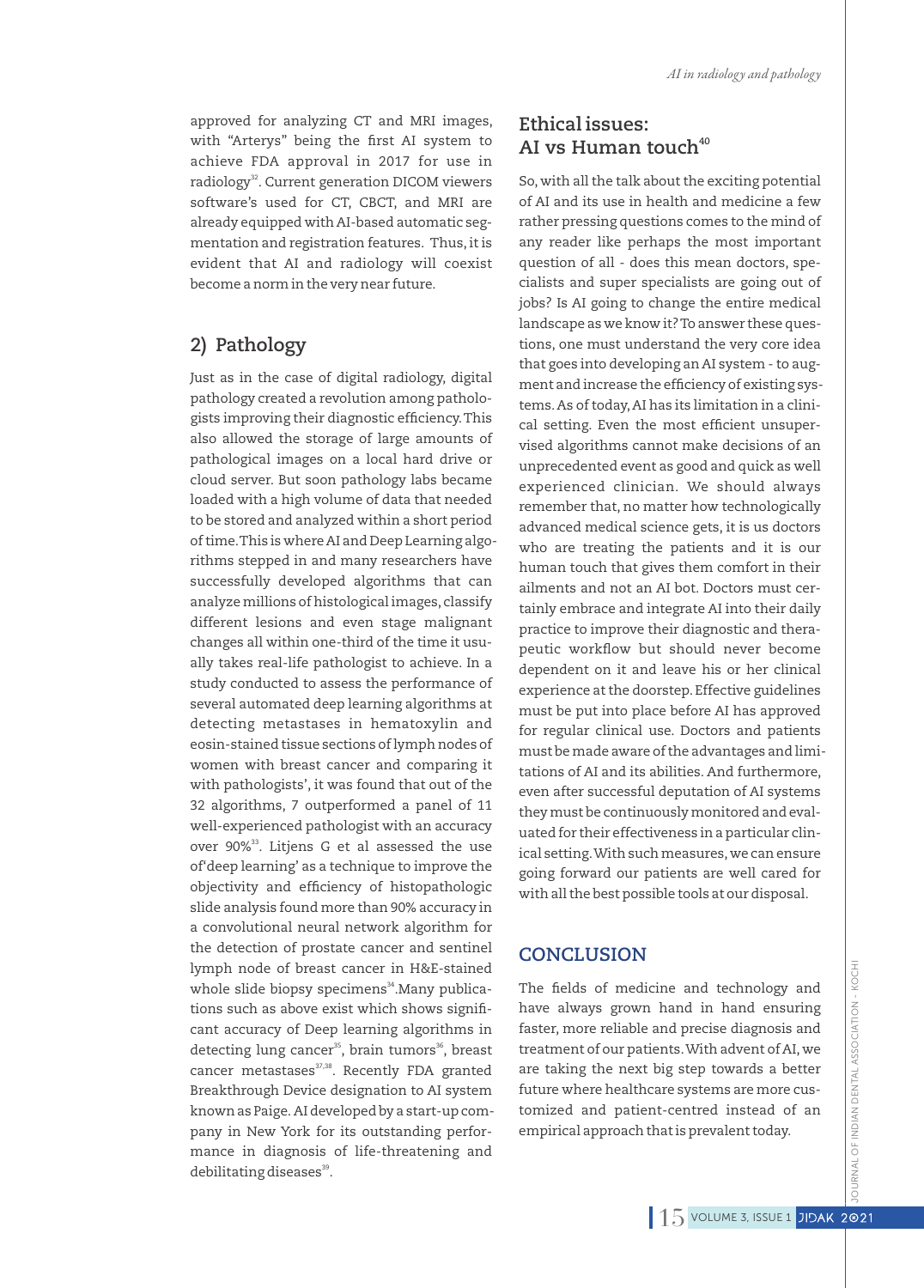#### **REFERENCES**

- 1. French, Robert M. "The Turing Test: the first 50 years." Trends in cognitive sciences 4.3 (2000): 115-122.
- 2. Castro, Daniel, and Joshua New. "The promise of artificial intelligence." Center for Data Innovation, October (2016).
- 3. https://novatiosolutions.com/uber-lyfttaking-artificial-intelligence-along-ride/
- 4. Samuel, Arthur L. "Some Studies in Machine Learning Using the Game of Checkers. II-Recent Progress." Computer Games I. Springer, New York, NY, 1988. 366-400.
- 5. Tang, An, et al. "Canadian Association of Radiologists white paper on artificial intelligence in radiology." Canadian Association of Radiologists Journal 69.2 (2018): 120-135.
- 6. Jiang, Fei, et al. "Artificial intelligence in healthcare: past, present and future." Stroke and vascular neurology 2.4 (2017): 230-243.
- 7. Johnson, Kipp W., et al. "Artificial intelligence in cardiology." Journal of the American College of Cardiology 71.23 (2018): 2668-2679.
- 8. LeCun, Yann, YoshuaBengio, and Geoffrey Hinton. "Deep learning." nature 521.7553 (2015): 436.
- 9. BertalanMesko (2017) The role of artificial intelligence in precision medicine, Expert Review of Precision Medicine and Drug Development, 2:5, 239-241
- 10. Jha, Saurabh, and Eric J.Topol. "Adapting to artificial intelligence: radiologists and pathologists as information specialists." Jama 316.22 (2016): 2353-2354.
- 11. Gulshan, V. et al. Development and validation of a deep learning algorithm for detection of diabetic retinopathy in retinal fundus photographs. JAMA 316, 2402–2410 (2016).
- 12. Abramoff, M. et al. Pivotal trial of an autonomous AI-based diagnostic system for detection of diabetic retinopathy in

primary care offices. NPJ Digit. Med. 1, 39 (2018).

- 13. Kanagasingam, Y. et al. Evaluation of artificial intelligence–based grading of diabetic retinopathy in primary care. JAMA Netw. Open 1, e182665 (2018).
- 14. Long, E. et al. An artificial intelligence platform for the multihospital collaborative management of congenital cataracts. Nat. Biomed. Eng. 1, 1-8 (2017).
- 15. Burlina, P. M. et al. Automated grading of age-related macular degeneration from color fundus images using deep convolutional neural networks. JAMA Ophthalmol. 135, 1170-1176 (2017).
- 16. Kermany, D. S. et al. Identifying medical diagnoses and treatable diseases by image-based deep learning. Cell 172, 1122–1131.e1129 (2018).
- 17. Strodthoff, N. &Strodthoff, C. Detecting and interpreting myocardial infarctions using fully convolutional neural networks. Preprint at

https://arxiv.org/abs/1806.07385 (2018).

- 18. Rajpurkar, P. et al. Cardiologist-level arrhythmia detection with convolutional neural networks. Preprint at https://arxiv.org/abs/1707.01836 (2017).
- 19. Zhang, J. et al. Fully automated echocardiogram interpretation in clinical practice feasibility and diagnostic accuracy. Circulation 138, 1623–1635 (2018).
- 20. Mori, Y. et al. Real-time use of artificial intelligence in identification of diminutive polyps during colonoscopy. Ann. Intern. Med. 169, 357–366 (2018).
- 21. Wang, P. et al. Development and validation of a deep-learning algorithm for the detection of polyps during colonoscopy. Nat. Biomed. Eng. 2, 741–748 (2018).
- 22. Prajapati, Shreyansh A., R. Nagaraj, and Suman Mitra. "Classification of dental diseases using CNN and transfer learning." 2017 5th International Symposium on Computational and Business Intelligence (ISCBI). IEEE, 2017.